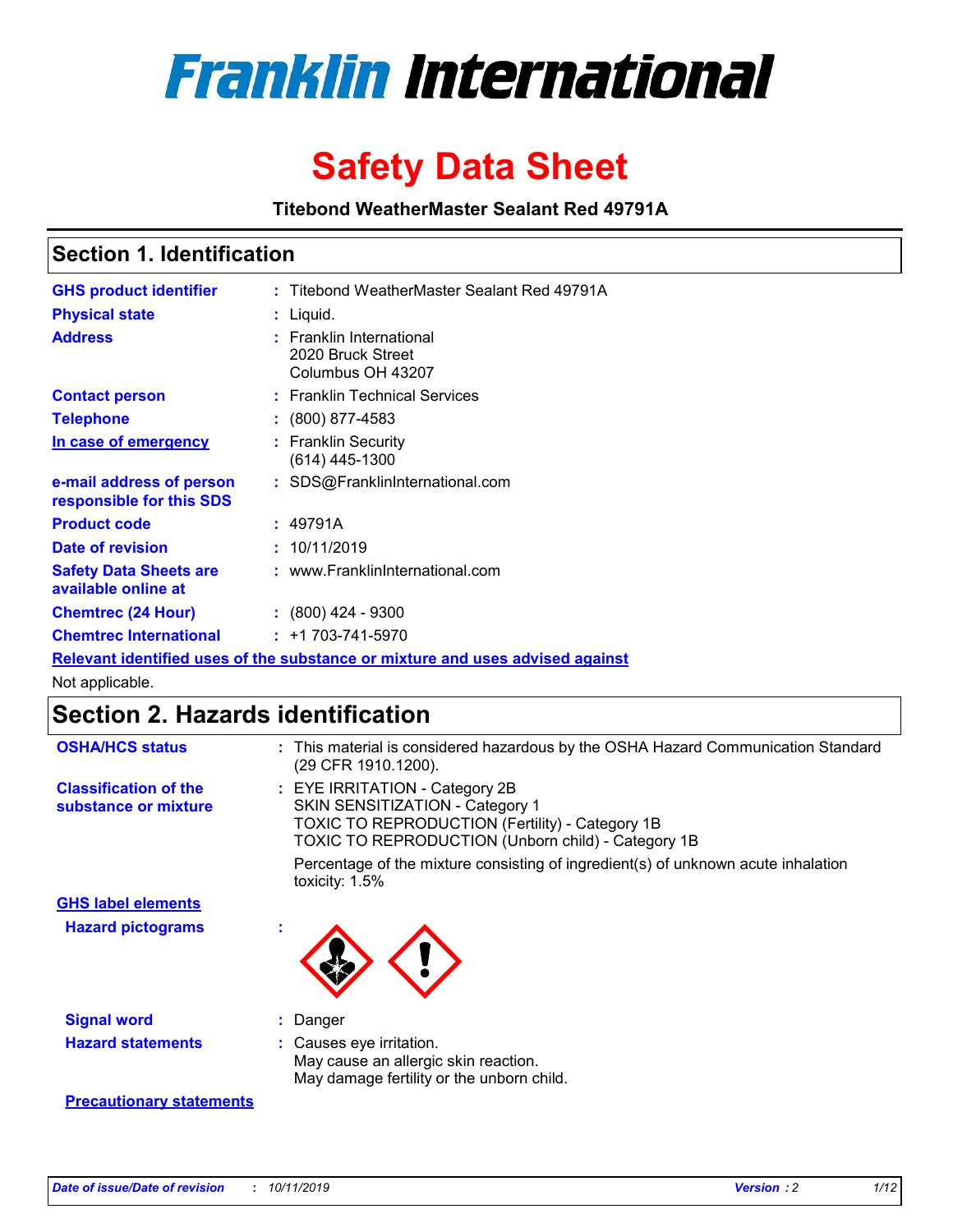### **Section 2. Hazards identification**

| <b>Prevention</b>                          | : Obtain special instructions before use. Do not handle until all safety precautions have<br>been read and understood. Wear protective gloves. Wear eye or face protection.<br>Wear protective clothing. Avoid breathing vapor. Wash hands thoroughly after handling.<br>Contaminated work clothing must not be allowed out of the workplace.                                                        |
|--------------------------------------------|------------------------------------------------------------------------------------------------------------------------------------------------------------------------------------------------------------------------------------------------------------------------------------------------------------------------------------------------------------------------------------------------------|
| <b>Response</b>                            | : IF exposed or concerned: Get medical attention. IF ON SKIN: Wash with plenty of<br>soap and water. Wash contaminated clothing before reuse. If skin irritation or rash<br>occurs: Get medical attention. IF IN EYES: Rinse cautiously with water for several<br>minutes. Remove contact lenses, if present and easy to do. Continue rinsing. If eye<br>irritation persists: Get medical attention. |
| <b>Storage</b>                             | : Store locked up.                                                                                                                                                                                                                                                                                                                                                                                   |
| <b>Disposal</b>                            | : Dispose of contents and container in accordance with all local, regional, national and<br>international regulations.                                                                                                                                                                                                                                                                               |
| <b>Hazards not otherwise</b><br>classified | : Product generates methanol during cure.                                                                                                                                                                                                                                                                                                                                                            |
|                                            |                                                                                                                                                                                                                                                                                                                                                                                                      |

### **Section 3. Composition/information on ingredients**

| <b>Substance/mixture</b><br>Mixture                  |               |                     |
|------------------------------------------------------|---------------|---------------------|
| <b>Ingredient name</b>                               | $\frac{9}{6}$ | <b>CAS number</b>   |
| 3-aminopropyltriethoxysilane<br>Dibutyltin dilaurate | ≤3<br>$≤0.3$  | 919-30-2<br>77-58-7 |

Any concentration shown as a range is to protect confidentiality or is due to batch variation.

**There are no additional ingredients present which, within the current knowledge of the supplier and in the concentrations applicable, are classified as hazardous to health or the environment and hence require reporting in this section.**

**Occupational exposure limits, if available, are listed in Section 8.**

### **Section 4. First aid measures**

| <b>Description of necessary first aid measures</b> |                                                                                                                                                                                                                                                                                                                                                                                                                                                                                                                                                                                                                                                                                                                                                                           |  |  |  |
|----------------------------------------------------|---------------------------------------------------------------------------------------------------------------------------------------------------------------------------------------------------------------------------------------------------------------------------------------------------------------------------------------------------------------------------------------------------------------------------------------------------------------------------------------------------------------------------------------------------------------------------------------------------------------------------------------------------------------------------------------------------------------------------------------------------------------------------|--|--|--|
| <b>Eye contact</b>                                 | : Immediately flush eyes with plenty of water, occasionally lifting the upper and lower<br>eyelids. Check for and remove any contact lenses. Continue to rinse for at least 10<br>minutes. If irritation persists, get medical attention.                                                                                                                                                                                                                                                                                                                                                                                                                                                                                                                                 |  |  |  |
| <b>Inhalation</b>                                  | : Remove victim to fresh air and keep at rest in a position comfortable for breathing. If<br>not breathing, if breathing is irregular or if respiratory arrest occurs, provide artificial<br>respiration or oxygen by trained personnel. It may be dangerous to the person providing<br>aid to give mouth-to-mouth resuscitation. Get medical attention. If unconscious, place<br>in recovery position and get medical attention immediately. Maintain an open airway.<br>Loosen tight clothing such as a collar, tie, belt or waistband. In case of inhalation of<br>decomposition products in a fire, symptoms may be delayed. The exposed person may<br>need to be kept under medical surveillance for 48 hours.                                                       |  |  |  |
| <b>Skin contact</b>                                | : Wash with plenty of soap and water. Remove contaminated clothing and shoes. Wash<br>contaminated clothing thoroughly with water before removing it, or wear gloves.<br>Continue to rinse for at least 10 minutes. Get medical attention. In the event of any<br>complaints or symptoms, avoid further exposure. Wash clothing before reuse. Clean<br>shoes thoroughly before reuse.                                                                                                                                                                                                                                                                                                                                                                                     |  |  |  |
| <b>Ingestion</b>                                   | : Wash out mouth with water. Remove dentures if any. Remove victim to fresh air and<br>keep at rest in a position comfortable for breathing. If material has been swallowed and<br>the exposed person is conscious, give small quantities of water to drink. Stop if the<br>exposed person feels sick as vomiting may be dangerous. Do not induce vomiting<br>unless directed to do so by medical personnel. If vomiting occurs, the head should be<br>kept low so that vomit does not enter the lungs. Get medical attention. Never give<br>anything by mouth to an unconscious person. If unconscious, place in recovery position<br>and get medical attention immediately. Maintain an open airway. Loosen tight clothing<br>such as a collar, tie, belt or waistband. |  |  |  |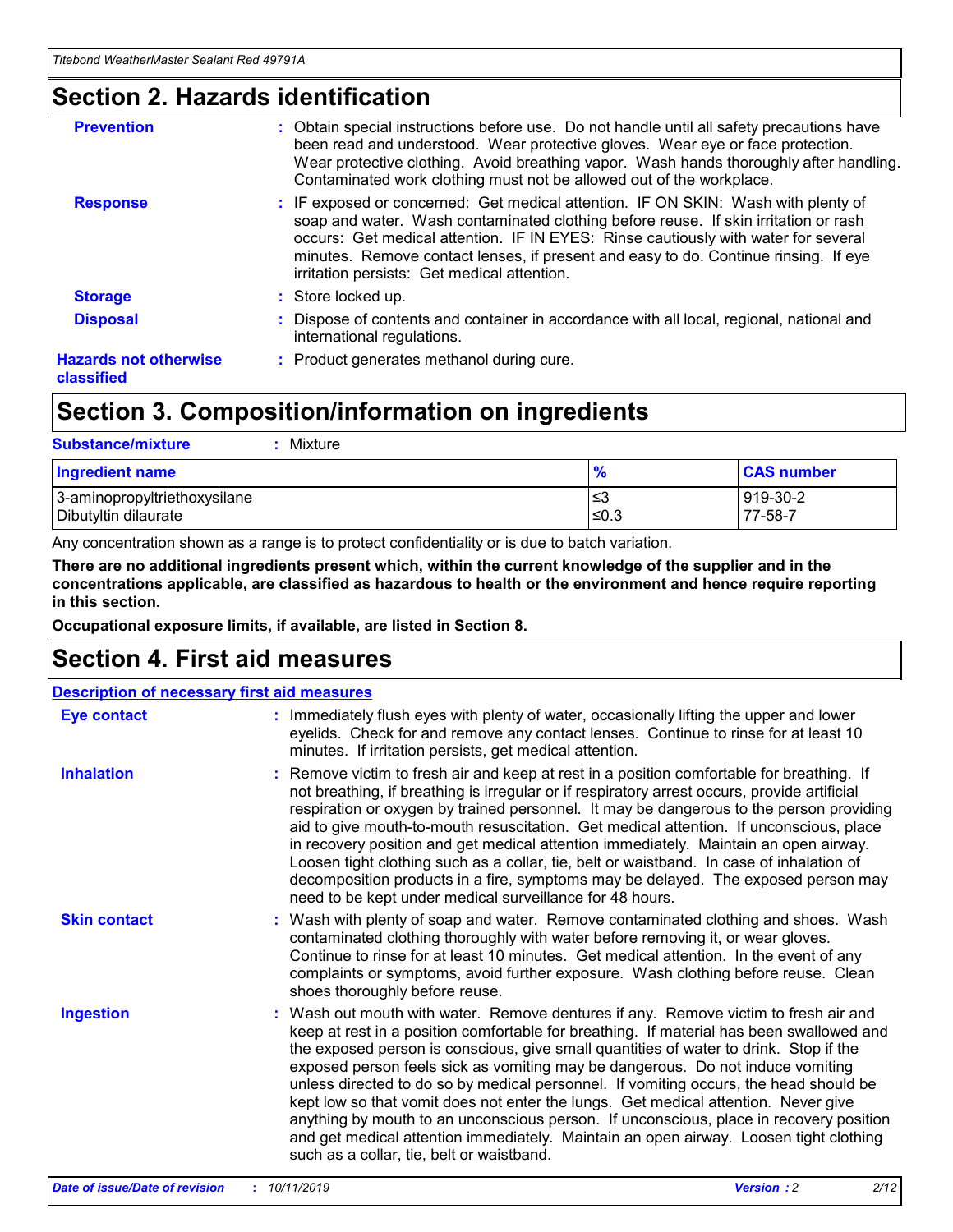## **Section 4. First aid measures**

| Most important symptoms/effects, acute and delayed |                                       |                                                                                                                                                                                                                                                                                                                                                                                                                 |  |  |  |
|----------------------------------------------------|---------------------------------------|-----------------------------------------------------------------------------------------------------------------------------------------------------------------------------------------------------------------------------------------------------------------------------------------------------------------------------------------------------------------------------------------------------------------|--|--|--|
|                                                    | <b>Potential acute health effects</b> |                                                                                                                                                                                                                                                                                                                                                                                                                 |  |  |  |
| <b>Eye contact</b>                                 |                                       | : May cause eye irritation.                                                                                                                                                                                                                                                                                                                                                                                     |  |  |  |
| <b>Inhalation</b>                                  |                                       | : No known significant effects or critical hazards.                                                                                                                                                                                                                                                                                                                                                             |  |  |  |
| <b>Skin contact</b>                                |                                       | : May cause skin irritation.                                                                                                                                                                                                                                                                                                                                                                                    |  |  |  |
| <b>Ingestion</b>                                   |                                       | : No known significant effects or critical hazards.                                                                                                                                                                                                                                                                                                                                                             |  |  |  |
| <b>Over-exposure signs/symptoms</b>                |                                       |                                                                                                                                                                                                                                                                                                                                                                                                                 |  |  |  |
| <b>Eye contact</b>                                 |                                       | : Adverse symptoms may include the following:<br>irritation<br>watering<br>redness                                                                                                                                                                                                                                                                                                                              |  |  |  |
| <b>Inhalation</b>                                  |                                       | : Adverse symptoms may include the following:<br>reduced fetal weight<br>increase in fetal deaths<br>skeletal malformations                                                                                                                                                                                                                                                                                     |  |  |  |
| <b>Skin contact</b>                                |                                       | : Adverse symptoms may include the following:<br>irritation<br>redness<br>reduced fetal weight<br>increase in fetal deaths<br>skeletal malformations                                                                                                                                                                                                                                                            |  |  |  |
| <b>Ingestion</b>                                   |                                       | : Adverse symptoms may include the following:<br>reduced fetal weight<br>increase in fetal deaths<br>skeletal malformations                                                                                                                                                                                                                                                                                     |  |  |  |
|                                                    |                                       | <b>Indication of immediate medical attention and special treatment needed, if necessary</b>                                                                                                                                                                                                                                                                                                                     |  |  |  |
| <b>Notes to physician</b>                          |                                       | : In case of inhalation of decomposition products in a fire, symptoms may be delayed.<br>The exposed person may need to be kept under medical surveillance for 48 hours.                                                                                                                                                                                                                                        |  |  |  |
| <b>Specific treatments</b>                         |                                       | : No specific treatment.                                                                                                                                                                                                                                                                                                                                                                                        |  |  |  |
| <b>Protection of first-aiders</b>                  |                                       | : No action shall be taken involving any personal risk or without suitable training. If it is<br>suspected that fumes are still present, the rescuer should wear an appropriate mask or<br>self-contained breathing apparatus. It may be dangerous to the person providing aid to<br>give mouth-to-mouth resuscitation. Wash contaminated clothing thoroughly with water<br>before removing it, or wear gloves. |  |  |  |

**See toxicological information (Section 11)**

### **Section 5. Fire-fighting measures**

| <b>Extinguishing media</b>                             |                                                                                                                                                                                                     |
|--------------------------------------------------------|-----------------------------------------------------------------------------------------------------------------------------------------------------------------------------------------------------|
| <b>Suitable extinguishing</b><br>media                 | : Use an extinguishing agent suitable for the surrounding fire.                                                                                                                                     |
| <b>Unsuitable extinguishing</b><br>media               | $:$ None known.                                                                                                                                                                                     |
| <b>Specific hazards arising</b><br>from the chemical   | : In a fire or if heated, a pressure increase will occur and the container may burst.                                                                                                               |
| <b>Hazardous thermal</b><br>decomposition products     | : Decomposition products may include the following materials:<br>carbon dioxide<br>carbon monoxide<br>nitrogen oxides<br>metal oxide/oxides                                                         |
| <b>Special protective actions</b><br>for fire-fighters | : Promptly isolate the scene by removing all persons from the vicinity of the incident if<br>there is a fire. No action shall be taken involving any personal risk or without suitable<br>training. |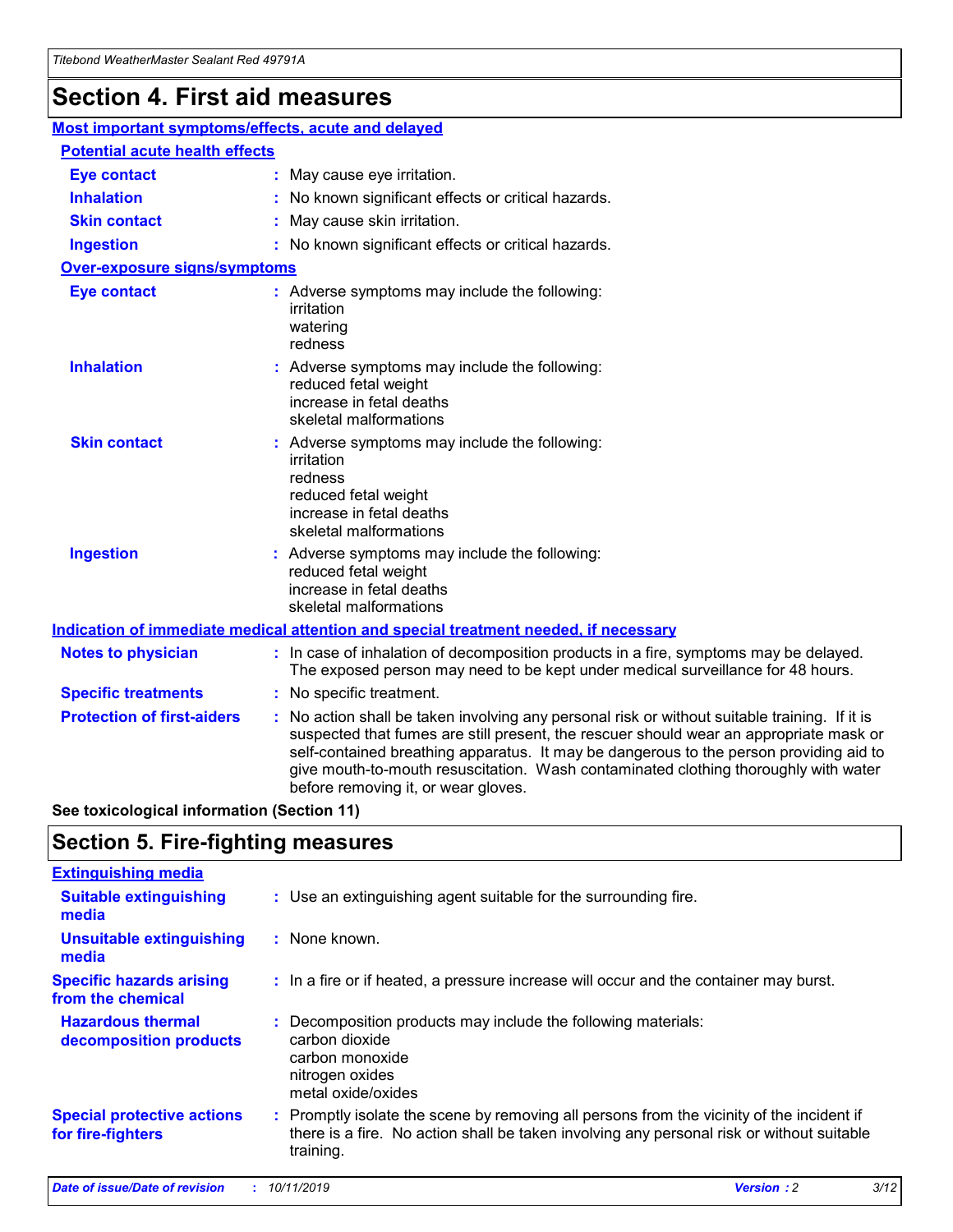### **Section 5. Fire-fighting measures**

**Special protective equipment for fire-fighters** Fire-fighters should wear appropriate protective equipment and self-contained breathing **:** apparatus (SCBA) with a full face-piece operated in positive pressure mode.

### **Section 6. Accidental release measures**

#### **Personal precautions, protective equipment and emergency procedures**

| For non-emergency<br>personnel                               | : No action shall be taken involving any personal risk or without suitable training.<br>Evacuate surrounding areas. Keep unnecessary and unprotected personnel from<br>entering. Do not touch or walk through spilled material. Avoid breathing vapor or mist.<br>Provide adequate ventilation. Wear appropriate respirator when ventilation is<br>inadequate. Put on appropriate personal protective equipment.                                                                                                                                                                                                                                                                                             |
|--------------------------------------------------------------|--------------------------------------------------------------------------------------------------------------------------------------------------------------------------------------------------------------------------------------------------------------------------------------------------------------------------------------------------------------------------------------------------------------------------------------------------------------------------------------------------------------------------------------------------------------------------------------------------------------------------------------------------------------------------------------------------------------|
|                                                              | For emergency responders : If specialized clothing is required to deal with the spillage, take note of any information in<br>Section 8 on suitable and unsuitable materials. See also the information in "For non-<br>emergency personnel".                                                                                                                                                                                                                                                                                                                                                                                                                                                                  |
| <b>Environmental precautions</b>                             | : Avoid dispersal of spilled material and runoff and contact with soil, waterways, drains<br>and sewers. Inform the relevant authorities if the product has caused environmental<br>pollution (sewers, waterways, soil or air).                                                                                                                                                                                                                                                                                                                                                                                                                                                                              |
| <b>Methods and materials for containment and cleaning up</b> |                                                                                                                                                                                                                                                                                                                                                                                                                                                                                                                                                                                                                                                                                                              |
| <b>Small spill</b>                                           | : Stop leak if without risk. Move containers from spill area. Dilute with water and mop up<br>if water-soluble. Alternatively, or if water-insoluble, absorb with an inert dry material and<br>place in an appropriate waste disposal container. Dispose of via a licensed waste<br>disposal contractor.                                                                                                                                                                                                                                                                                                                                                                                                     |
| <b>Large spill</b>                                           | : Stop leak if without risk. Move containers from spill area. Approach release from<br>upwind. Prevent entry into sewers, water courses, basements or confined areas. Wash<br>spillages into an effluent treatment plant or proceed as follows. Contain and collect<br>spillage with non-combustible, absorbent material e.g. sand, earth, vermiculite or<br>diatomaceous earth and place in container for disposal according to local regulations<br>(see Section 13). Dispose of via a licensed waste disposal contractor. Contaminated<br>absorbent material may pose the same hazard as the spilled product. Note: see<br>Section 1 for emergency contact information and Section 13 for waste disposal. |

### **Section 7. Handling and storage**

| <b>Precautions for safe handling</b>                                             |                                                                                                                                                                                                                                                                                                                                                                                                                                                                                                                                                                                                                                                                                                                                                                                                                                                  |
|----------------------------------------------------------------------------------|--------------------------------------------------------------------------------------------------------------------------------------------------------------------------------------------------------------------------------------------------------------------------------------------------------------------------------------------------------------------------------------------------------------------------------------------------------------------------------------------------------------------------------------------------------------------------------------------------------------------------------------------------------------------------------------------------------------------------------------------------------------------------------------------------------------------------------------------------|
| <b>Protective measures</b>                                                       | : Put on appropriate personal protective equipment (see Section 8). Persons with a<br>history of skin sensitization problems should not be employed in any process in which<br>this product is used. Avoid exposure - obtain special instructions before use. Avoid<br>exposure during pregnancy. Do not handle until all safety precautions have been read<br>and understood. Do not get in eyes or on skin or clothing. Do not ingest. Avoid<br>breathing vapor or mist. If during normal use the material presents a respiratory hazard,<br>use only with adequate ventilation or wear appropriate respirator. Keep in the original<br>container or an approved alternative made from a compatible material, kept tightly<br>closed when not in use. Empty containers retain product residue and can be hazardous.<br>Do not reuse container. |
| <b>Advice on general</b><br>occupational hygiene                                 | : Eating, drinking and smoking should be prohibited in areas where this material is<br>handled, stored and processed. Workers should wash hands and face before eating,<br>drinking and smoking. Remove contaminated clothing and protective equipment before<br>entering eating areas. See also Section 8 for additional information on hygiene<br>measures.                                                                                                                                                                                                                                                                                                                                                                                                                                                                                    |
| <b>Conditions for safe storage,</b><br>including any<br><b>incompatibilities</b> | Store between the following temperatures: 0 to 120 $\degree$ C (32 to 248 $\degree$ F). Store in<br>accordance with local regulations. Store in original container protected from direct<br>sunlight in a dry, cool and well-ventilated area, away from incompatible materials (see<br>Section 10) and food and drink. Store locked up. Keep container tightly closed and<br>sealed until ready for use. Containers that have been opened must be carefully<br>resealed and kept upright to prevent leakage. Do not store in unlabeled containers.<br>Use appropriate containment to avoid environmental contamination. See Section 10 for<br>incompatible materials before handling or use.                                                                                                                                                     |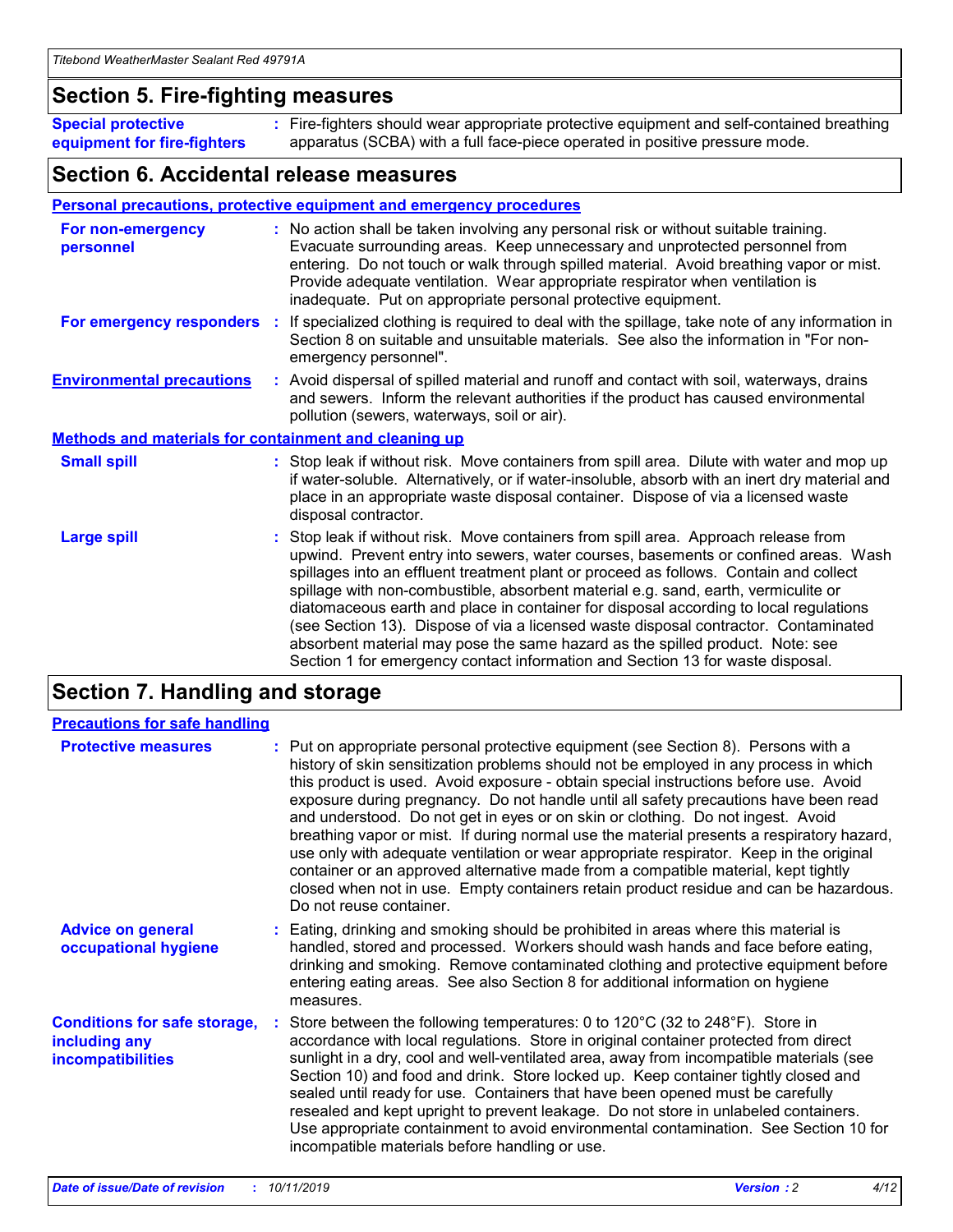## **Section 8. Exposure controls/personal protection**

#### **Control parameters**

#### **Occupational exposure limits**

| <b>Ingredient name</b>                               |    |                        | <b>Exposure limits</b>                                                                                                                                                                                                                                                                                                                                                                                                                                                                                                                                                                                                 |
|------------------------------------------------------|----|------------------------|------------------------------------------------------------------------------------------------------------------------------------------------------------------------------------------------------------------------------------------------------------------------------------------------------------------------------------------------------------------------------------------------------------------------------------------------------------------------------------------------------------------------------------------------------------------------------------------------------------------------|
| 3-aminopropyltriethoxysilane<br>Dibutyltin dilaurate |    |                        | None.<br>ACGIH TLV (United States, 3/2019). Absorbed through skin.<br>Notes: as Sn<br>TWA: $0.1 \text{ mg/m}^3$ , (as Sn) 8 hours.<br>STEL: 0.2 mg/m <sup>3</sup> , (as Sn) 15 minutes.<br>NIOSH REL (United States, 10/2016). Absorbed through skin.<br>Notes: as Sn<br>TWA: 0.1 mg/m <sup>3</sup> , (as Sn) 10 hours.<br>OSHA PEL (United States, 5/2018). Notes: as Sn<br>TWA: $0.1 \text{ mg/m}^3$ , (as Sn) 8 hours.<br>OSHA PEL 1989 (United States, 3/1989). Absorbed through skin.<br>Notes: measured as Sn<br>TWA: 0.1 mg/m <sup>3</sup> , (measured as Sn) 8 hours. Form: Organic                            |
| <b>Appropriate engineering</b><br>controls           |    |                        | : If user operations generate dust, fumes, gas, vapor or mist, use process enclosures,<br>local exhaust ventilation or other engineering controls to keep worker exposure to<br>airborne contaminants below any recommended or statutory limits.                                                                                                                                                                                                                                                                                                                                                                       |
| <b>Environmental exposure</b><br>controls            |    |                        | Emissions from ventilation or work process equipment should be checked to ensure<br>they comply with the requirements of environmental protection legislation. In some<br>cases, fume scrubbers, filters or engineering modifications to the process equipment<br>will be necessary to reduce emissions to acceptable levels.                                                                                                                                                                                                                                                                                          |
| <b>Individual protection measures</b>                |    |                        |                                                                                                                                                                                                                                                                                                                                                                                                                                                                                                                                                                                                                        |
| <b>Hygiene measures</b>                              |    |                        | : Wash hands, forearms and face thoroughly after handling chemical products, before<br>eating, smoking and using the lavatory and at the end of the working period.<br>Appropriate techniques should be used to remove potentially contaminated clothing.<br>Contaminated work clothing should not be allowed out of the workplace. Wash<br>contaminated clothing before reusing. Ensure that eyewash stations and safety<br>showers are close to the workstation location.                                                                                                                                            |
| <b>Eye/face protection</b>                           |    |                        | : Safety eyewear complying with an approved standard should be used when a risk<br>assessment indicates this is necessary to avoid exposure to liquid splashes, mists,<br>gases or dusts. If contact is possible, the following protection should be worn, unless<br>the assessment indicates a higher degree of protection: chemical splash goggles.                                                                                                                                                                                                                                                                  |
| <b>Skin protection</b>                               |    |                        |                                                                                                                                                                                                                                                                                                                                                                                                                                                                                                                                                                                                                        |
| <b>Hand protection</b>                               |    |                        | : Chemical-resistant, impervious gloves complying with an approved standard should be<br>worn at all times when handling chemical products if a risk assessment indicates this is<br>necessary. Considering the parameters specified by the glove manufacturer, check<br>during use that the gloves are still retaining their protective properties. It should be<br>noted that the time to breakthrough for any glove material may be different for different<br>glove manufacturers. In the case of mixtures, consisting of several substances, the<br>protection time of the gloves cannot be accurately estimated. |
| <b>Body protection</b>                               |    | handling this product. | Personal protective equipment for the body should be selected based on the task being<br>performed and the risks involved and should be approved by a specialist before                                                                                                                                                                                                                                                                                                                                                                                                                                                |
| <b>Other skin protection</b>                         |    |                        | : Appropriate footwear and any additional skin protection measures should be selected<br>based on the task being performed and the risks involved and should be approved by a<br>specialist before handling this product.                                                                                                                                                                                                                                                                                                                                                                                              |
| <b>Respiratory protection</b>                        | ÷. | aspects of use.        | Based on the hazard and potential for exposure, select a respirator that meets the<br>appropriate standard or certification. Respirators must be used according to a<br>respiratory protection program to ensure proper fitting, training, and other important                                                                                                                                                                                                                                                                                                                                                         |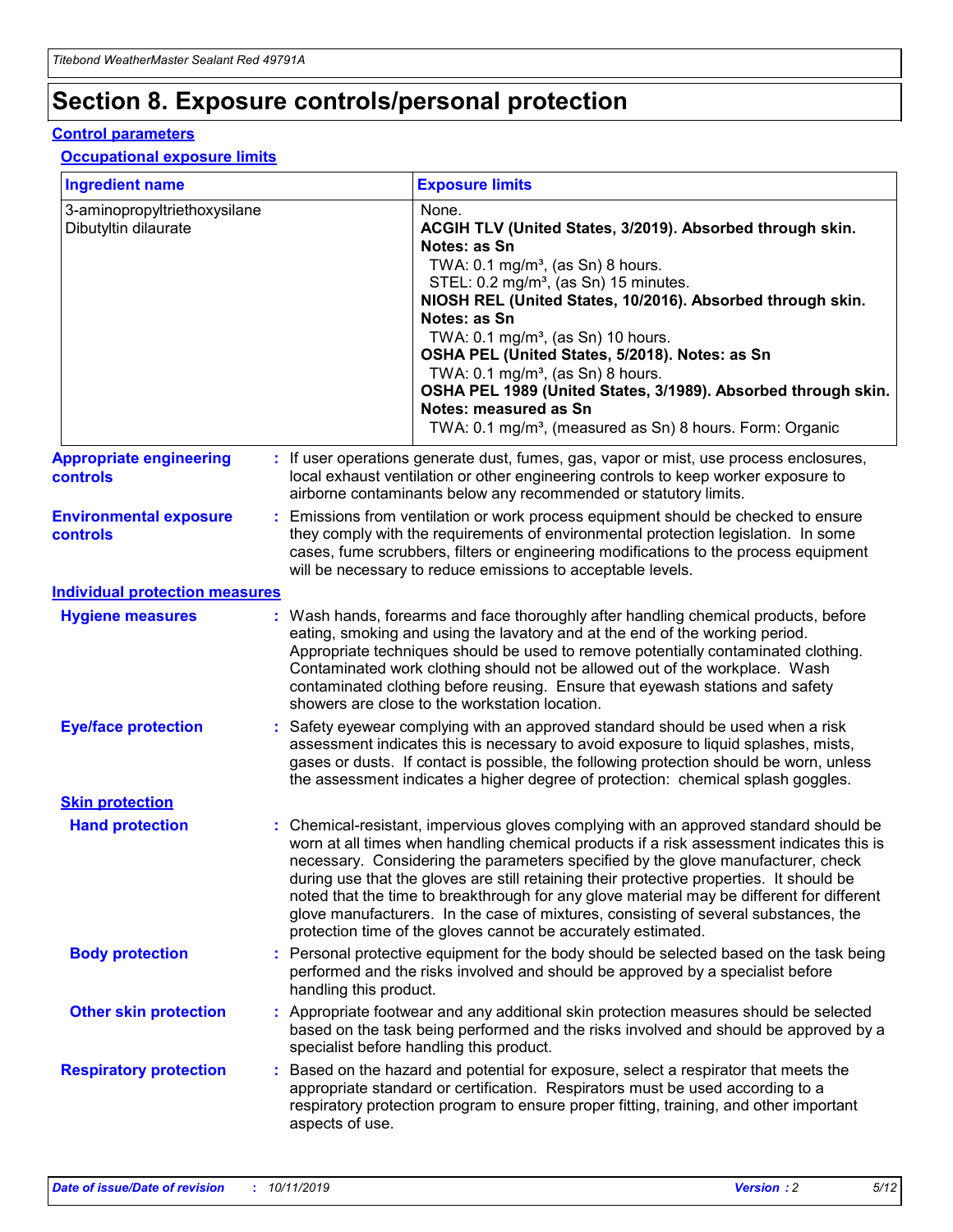### **Section 9. Physical and chemical properties**

#### **Appearance**

| <b>Physical state</b>                             | : Liquid. [Paste.]                                              |
|---------------------------------------------------|-----------------------------------------------------------------|
| Color                                             | $:$ Red.                                                        |
| Odor                                              | : None [Slight]                                                 |
| <b>Odor threshold</b>                             | : Not available.                                                |
| рH                                                | : Not applicable.                                               |
| <b>Melting point</b>                              | : Not available.                                                |
| <b>Boiling point</b>                              | : >100°C (>212°F)                                               |
| <b>Flash point</b>                                | : Closed cup: $>200^{\circ}$ C ( $>392^{\circ}$ F) [Setaflash.] |
| <b>Evaporation rate</b>                           | $:$ <1 (butyl acetate = 1)                                      |
| <b>Flammability (solid, gas)</b>                  | : Not available.                                                |
| Lower and upper explosive<br>(flammable) limits   | : Not available.                                                |
| <b>VOC (less water, less</b><br>exempt solvents)  | : 0 g/l                                                         |
| <b>Volatility</b>                                 | $: 0\%$ (w/w)                                                   |
| <b>Vapor density</b>                              | : Not available.                                                |
| <b>Relative density</b>                           | : 1.4329                                                        |
| <b>Solubility</b>                                 | Insoluble in the following materials: cold water and hot water. |
| <b>Solubility in water</b>                        | : Not available.                                                |
| <b>Partition coefficient: n-</b><br>octanol/water | $:$ Not available.                                              |
| <b>Auto-ignition temperature</b>                  | : Not available.                                                |
| <b>Decomposition temperature</b>                  | : Not available.                                                |
|                                                   |                                                                 |

### **Section 10. Stability and reactivity**

| <b>Reactivity</b>                            |    | : No specific test data related to reactivity available for this product or its ingredients.            |
|----------------------------------------------|----|---------------------------------------------------------------------------------------------------------|
| <b>Chemical stability</b>                    |    | : The product is stable.                                                                                |
| <b>Possibility of hazardous</b><br>reactions |    | : Under normal conditions of storage and use, hazardous reactions will not occur.                       |
| <b>Conditions to avoid</b>                   |    | : No specific data.                                                                                     |
| <b>Incompatible materials</b>                | ٠. | No specific data.                                                                                       |
| <b>Hazardous decomposition</b><br>products   | ÷. | Under normal conditions of storage and use, hazardous decomposition products should<br>not be produced. |

### **Section 11. Toxicological information**

### **Information on toxicological effects**

#### **Acute toxicity**

| <b>Product/ingredient name</b> | <b>Result</b>           | <b>Species</b> | <b>Dose</b>                | <b>Exposure</b> |
|--------------------------------|-------------------------|----------------|----------------------------|-----------------|
| 3-aminopropyltriethoxysilane   | <b>ILD50 Dermal</b>     | Rabbit         | 4.29 g/kg                  |                 |
| Dibutyltin dilaurate           | ILD50 Oral<br>LD50 Oral | Rat<br>Rat     | $1.57$ g/kg<br>175 $mg/kg$ |                 |
|                                |                         |                |                            |                 |

**Irritation/Corrosion**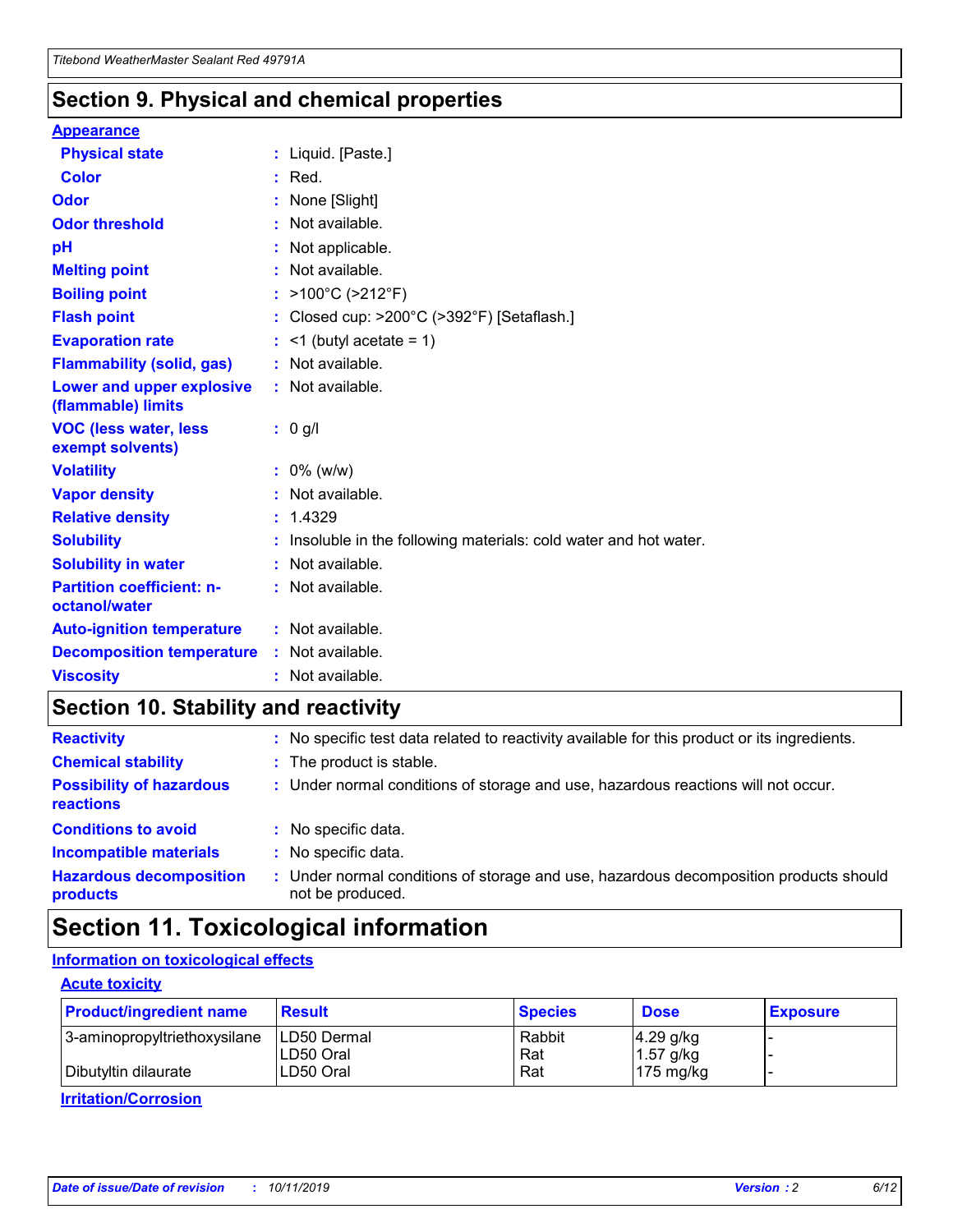## **Section 11. Toxicological information**

| <b>Product/ingredient name</b> | <b>Result</b>                 | <b>Species</b> | <b>Score</b> | <b>Exposure</b>           | <b>Observation</b> |
|--------------------------------|-------------------------------|----------------|--------------|---------------------------|--------------------|
| 3-aminopropyltriethoxysilane   | Eyes - Mild irritant          | Rabbit         |              | $100$ mg                  |                    |
|                                | Eyes - Severe irritant        | Rabbit         |              | 24 hours 750              |                    |
|                                |                               |                |              | ug                        |                    |
|                                | <b>Skin - Severe irritant</b> | Rabbit         |              | 24 hours 5                | ۰                  |
| Dibutyltin dilaurate           | Eyes - Moderate irritant      | Rabbit         |              | mq<br><b>24 hours 100</b> |                    |
|                                |                               |                |              | mg                        |                    |
|                                | Skin - Severe irritant        | Rabbit         |              | 500 mg                    |                    |

#### **Sensitization**

Not available.

#### **Mutagenicity**

Not available.

#### **Carcinogenicity**

Not available.

#### **Reproductive toxicity**

Not available.

#### **Teratogenicity**

Not available.

#### **Specific target organ toxicity (single exposure)**

Not available.

#### **Specific target organ toxicity (repeated exposure)**

| <b>Name</b>                                                                         |                                                                            | <b>Category</b>                                     | <b>Route of</b><br>exposure | <b>Target organs</b> |
|-------------------------------------------------------------------------------------|----------------------------------------------------------------------------|-----------------------------------------------------|-----------------------------|----------------------|
| Dibutyltin dilaurate                                                                |                                                                            | Category 1                                          |                             | respiratory system   |
| <b>Aspiration hazard</b><br>Not available.                                          |                                                                            |                                                     |                             |                      |
| <b>Information on the likely</b><br>routes of exposure                              | : Not available.                                                           |                                                     |                             |                      |
| <b>Potential acute health effects</b>                                               |                                                                            |                                                     |                             |                      |
| <b>Eye contact</b>                                                                  | : May cause eye irritation.                                                |                                                     |                             |                      |
| <b>Inhalation</b>                                                                   |                                                                            | : No known significant effects or critical hazards. |                             |                      |
| <b>Skin contact</b>                                                                 | : May cause skin irritation.                                               |                                                     |                             |                      |
| <b>Ingestion</b>                                                                    |                                                                            | : No known significant effects or critical hazards. |                             |                      |
| <b>Symptoms related to the physical, chemical and toxicological characteristics</b> |                                                                            |                                                     |                             |                      |
| <b>Eye contact</b>                                                                  | irritation<br>watering<br>redness                                          | : Adverse symptoms may include the following:       |                             |                      |
| <b>Inhalation</b>                                                                   | reduced fetal weight<br>increase in fetal deaths<br>skeletal malformations | : Adverse symptoms may include the following:       |                             |                      |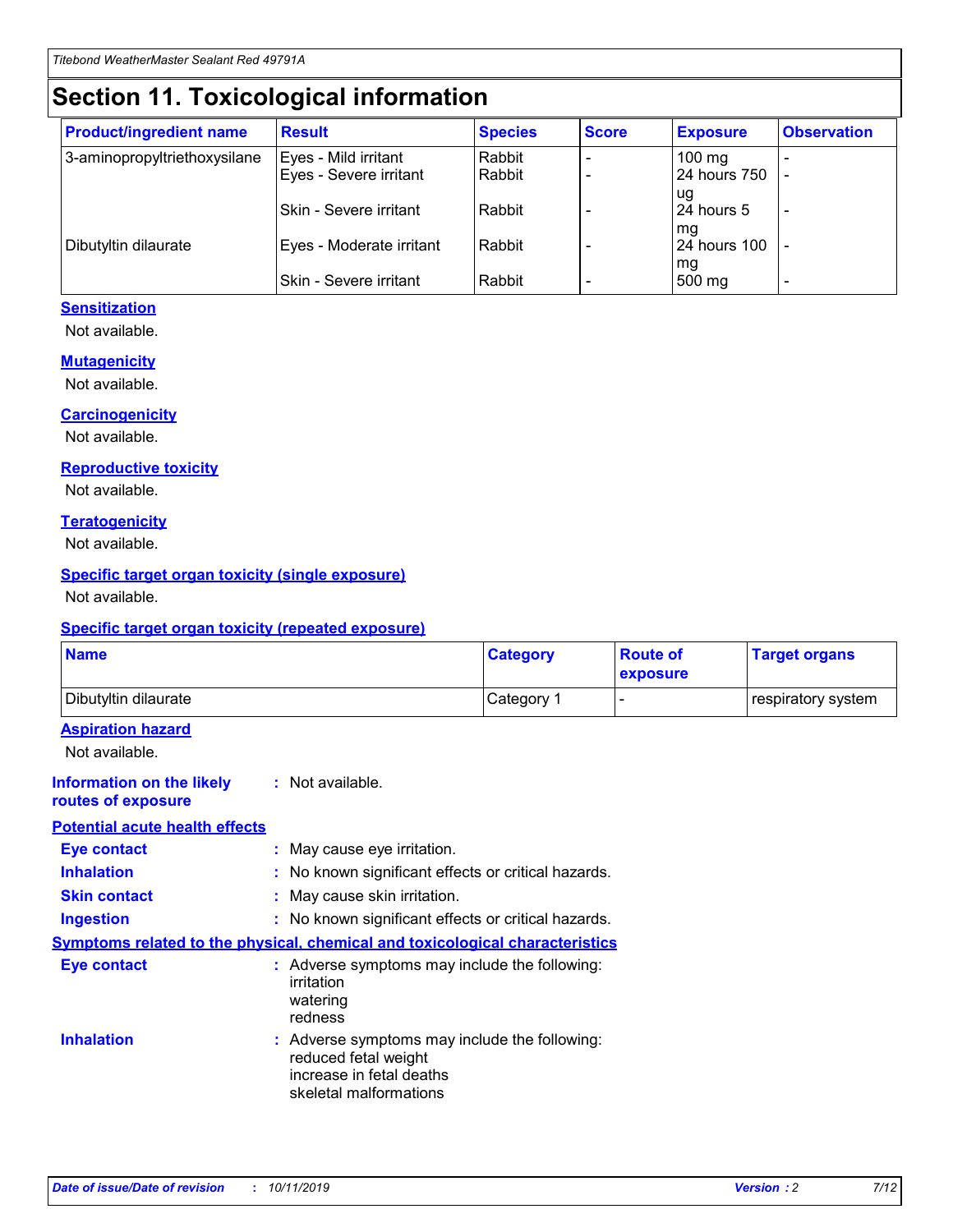## **Section 11. Toxicological information**

| <b>Skin contact</b>                     | : Adverse symptoms may include the following:<br>irritation<br>redness<br>reduced fetal weight<br>increase in fetal deaths<br>skeletal malformations |
|-----------------------------------------|------------------------------------------------------------------------------------------------------------------------------------------------------|
| <b>Ingestion</b>                        | : Adverse symptoms may include the following:<br>reduced fetal weight<br>increase in fetal deaths<br>skeletal malformations                          |
|                                         | Delayed and immediate effects and also chronic effects from short and long term exposure                                                             |
| <b>Short term exposure</b>              |                                                                                                                                                      |
| <b>Potential immediate</b><br>effects   | : Not available.                                                                                                                                     |
| <b>Potential delayed effects</b>        | : Not available.                                                                                                                                     |
| <b>Long term exposure</b>               |                                                                                                                                                      |
| <b>Potential immediate</b><br>effects   | : Not available.                                                                                                                                     |
| <b>Potential delayed effects</b>        | : Not available.                                                                                                                                     |
| <b>Potential chronic health effects</b> |                                                                                                                                                      |
| Not available.                          |                                                                                                                                                      |
| <b>General</b>                          | : Once sensitized, a severe allergic reaction may occur when subsequently exposed to<br>very low levels.                                             |
| <b>Carcinogenicity</b>                  | : No known significant effects or critical hazards.                                                                                                  |
| <b>Mutagenicity</b>                     | No known significant effects or critical hazards.                                                                                                    |
| <b>Teratogenicity</b>                   | May damage the unborn child.                                                                                                                         |
| <b>Developmental effects</b>            | No known significant effects or critical hazards.                                                                                                    |
| <b>Fertility effects</b>                | : May damage fertility.                                                                                                                              |
| <b>Numerical measures of toxicity</b>   |                                                                                                                                                      |
| <b>Acute toxicity estimates</b>         |                                                                                                                                                      |
|                                         |                                                                                                                                                      |

Not available.

## **Section 12. Ecological information**

#### **Toxicity**

| <b>Product/ingredient name</b> | <b>Result</b>                     | <b>Species</b>                       | <b>Exposure</b> |
|--------------------------------|-----------------------------------|--------------------------------------|-----------------|
| Dibutyltin dilaurate           | Chronic EC10 > 2 mg/l Fresh water | Algae - Scenedesmus<br>I subspicatus | l 96 hours      |

### **Persistence and degradability**

| <b>Product/ingredient name</b> | <b>Test</b>                                                                    | <b>Result</b>  |  | <b>Dose</b>       | <b>Inoculum</b>         |
|--------------------------------|--------------------------------------------------------------------------------|----------------|--|-------------------|-------------------------|
| Dibutyltin dilaurate           | OECD 301F<br>Ready<br>Biodegradability -<br>Manometric<br>Respirometry<br>Test | 23 % - 28 days |  |                   |                         |
| <b>Product/ingredient name</b> | <b>Aquatic half-life</b>                                                       |                |  | <b>Photolysis</b> | <b>Biodegradability</b> |
| Dibutyltin dilaurate           |                                                                                |                |  |                   | Inherent                |

### **Bioaccumulative potential**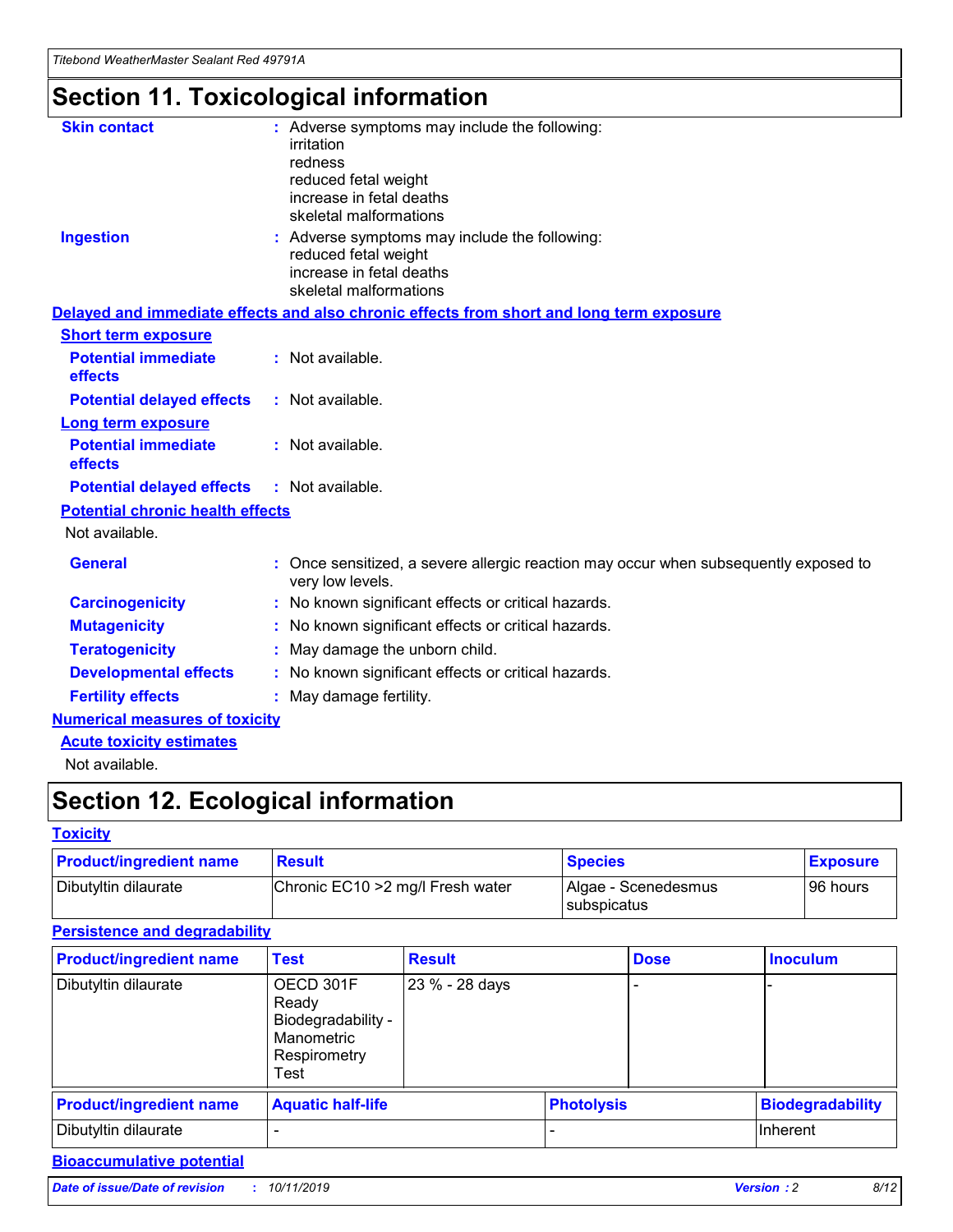## **Section 12. Ecological information**

| <b>Product/ingredient name</b> | $LoaPow$ | <b>BCF</b> | <b>Potential</b> |
|--------------------------------|----------|------------|------------------|
| 3-aminopropyltriethoxysilane   | 1.7      | 3.4        | low              |
| Dibutyltin dilaurate           | 4.44     | 2.91       | low              |

#### **Mobility in soil**

| <b>Soil/water partition</b><br>coefficient (K <sub>oc</sub> ) | : Not available.                                    |
|---------------------------------------------------------------|-----------------------------------------------------|
| <b>Other adverse effects</b>                                  | : No known significant effects or critical hazards. |

### **Section 13. Disposal considerations**

| <b>Disposal methods</b> |
|-------------------------|
|                         |

**Disposal methods** : The generation of waste should be avoided or minimized wherever possible. Disposal of this product, solutions and any by-products should at all times comply with the requirements of environmental protection and waste disposal legislation and any regional local authority requirements. Dispose of surplus and non-recyclable products via a licensed waste disposal contractor. Waste should not be disposed of untreated to the sewer unless fully compliant with the requirements of all authorities with jurisdiction. Waste packaging should be recycled. Incineration or landfill should only be considered when recycling is not feasible. This material and its container must be disposed of in a safe way. Care should be taken when handling emptied containers that have not been cleaned or rinsed out. Empty containers or liners may retain some product residues. Avoid dispersal of spilled material and runoff and contact with soil, waterways, drains and sewers.

## **Section 14. Transport information**

|                                      | <b>DOT</b><br><b>Classification</b> | <b>TDG</b><br><b>Classification</b> | <b>Mexico</b><br><b>Classification</b> | <b>ADR/RID</b>           | <b>IMDG</b>              | <b>IATA</b>              |
|--------------------------------------|-------------------------------------|-------------------------------------|----------------------------------------|--------------------------|--------------------------|--------------------------|
| <b>UN number</b>                     | Not regulated.                      | Not regulated.                      | Not regulated.                         | Not regulated.           | Not regulated.           | Not regulated.           |
| <b>UN proper</b><br>shipping name    | $\qquad \qquad \blacksquare$        |                                     |                                        |                          |                          |                          |
| <b>Transport</b><br>hazard class(es) | $\blacksquare$                      | $\blacksquare$                      | $\blacksquare$                         | $\overline{\phantom{a}}$ | $\blacksquare$           | $\blacksquare$           |
| <b>Packing group</b>                 | $\overline{\phantom{a}}$            | $\overline{\phantom{0}}$            | $\overline{\phantom{0}}$               | -                        | $\overline{\phantom{0}}$ | $\overline{\phantom{a}}$ |
| <b>Environmental</b><br>hazards      | No.                                 | No.                                 | No.                                    | No.                      | No.                      | No.                      |

## **Section 15. Regulatory information**

#### **U.S. Federal regulations**

#### **SARA 302/304**

#### **Composition/information on ingredients**

No products were found.

**SARA 304 RQ :** Not applicable.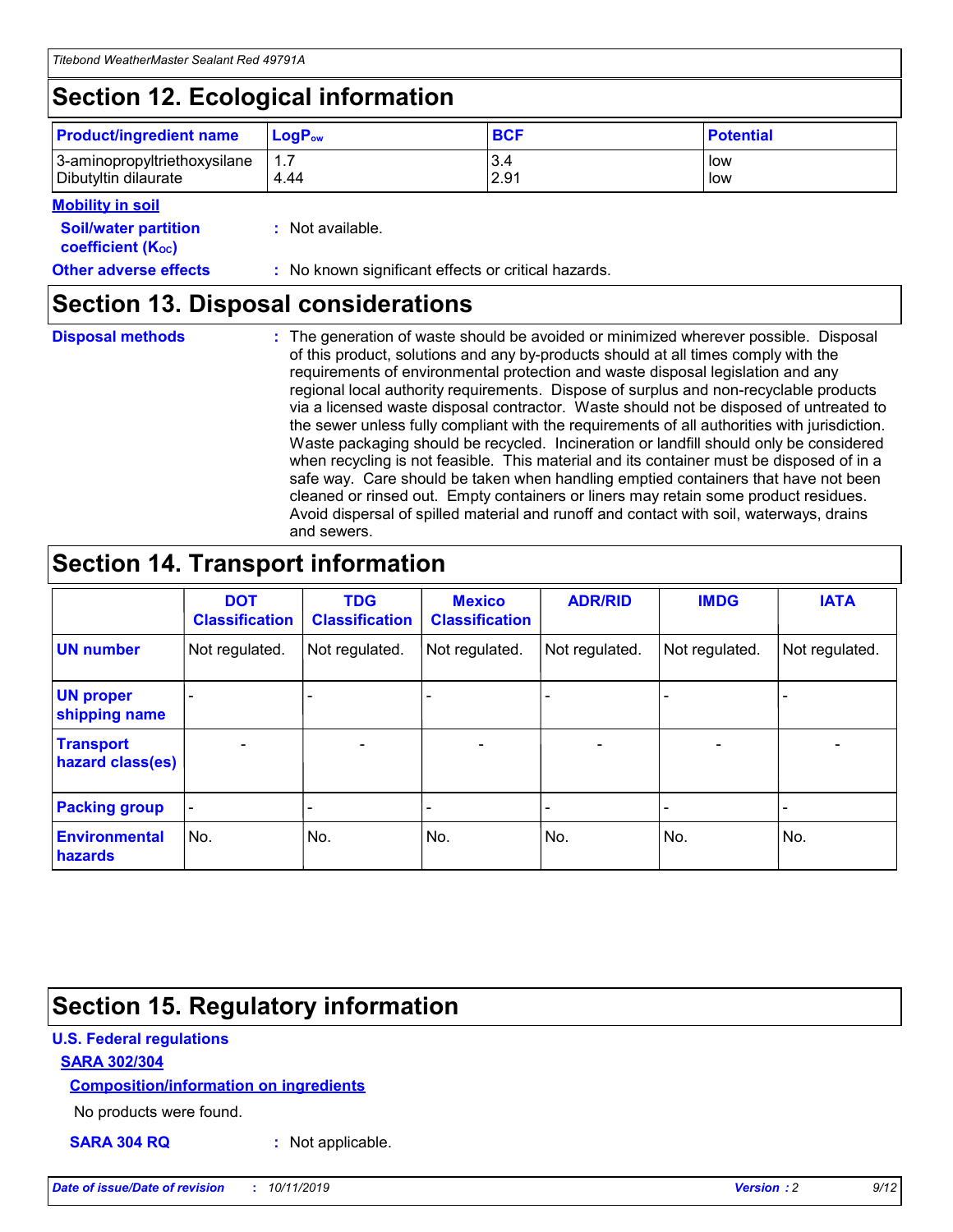## **Section 15. Regulatory information**

#### **SARA 311/312**

**Classification :** EYE IRRITATION - Category 2B SKIN SENSITIZATION - Category 1 TOXIC TO REPRODUCTION (Fertility) - Category 1B TOXIC TO REPRODUCTION (Unborn child) - Category 1B

#### **Composition/information on ingredients**

| <b>Name</b>                  | $\frac{9}{6}$ | <b>Classification</b>                                                                                            |
|------------------------------|---------------|------------------------------------------------------------------------------------------------------------------|
| 3-aminopropyltriethoxysilane | $\leq$ 3      | <b>FLAMMABLE LIQUIDS - Category 4</b><br><b>ACUTE TOXICITY (oral) - Category 4</b>                               |
|                              |               | SKIN IRRITATION - Category 2<br>EYE IRRITATION - Category 2A                                                     |
| Dibutyltin dilaurate         | ≤0.3          | ACUTE TOXICITY (oral) - Category 3<br>SKIN CORROSION - Category 1C                                               |
|                              |               | SERIOUS EYE DAMAGE - Category 1<br>SKIN SENSITIZATION - Category 1<br><b>GERM CELL MUTAGENICITY - Category 2</b> |
|                              |               | TOXIC TO REPRODUCTION (Fertility) - Category 1B<br>TOXIC TO REPRODUCTION (Unborn child) - Category 1B            |
|                              |               | SPECIFIC TARGET ORGAN TOXICITY (REPEATED<br>EXPOSURE) (respiratory system) - Category 1                          |

#### **State regulations**

| <b>Massachusetts</b> | : None of the components are listed. |
|----------------------|--------------------------------------|
| <b>New York</b>      | : None of the components are listed. |
| <b>New Jersey</b>    | : None of the components are listed. |
| <b>Pennsylvania</b>  | : None of the components are listed. |

#### **California Prop. 65**

**A** WARNING: This product can expose you to methanol, which is known to the State of California to cause birth defects or other reproductive harm. For more information go to www.P65Warnings.ca.gov.

| <b>Ingredient name</b> | No significant risk<br>level | <b>Maximum</b><br>acceptable dosage<br>level |
|------------------------|------------------------------|----------------------------------------------|
| I methanol             |                              | Yes.                                         |

#### **International regulations**

**Chemical Weapon Convention List Schedules I, II & III Chemicals** Not listed.

#### **Montreal Protocol**

Not listed.

**Stockholm Convention on Persistent Organic Pollutants**

Not listed.

### **UNECE Aarhus Protocol on POPs and Heavy Metals**

Not listed.

#### **Inventory list**

### **China :** All components are listed or exempted.

**United States TSCA 8(b) inventory :** All components are active or exempted.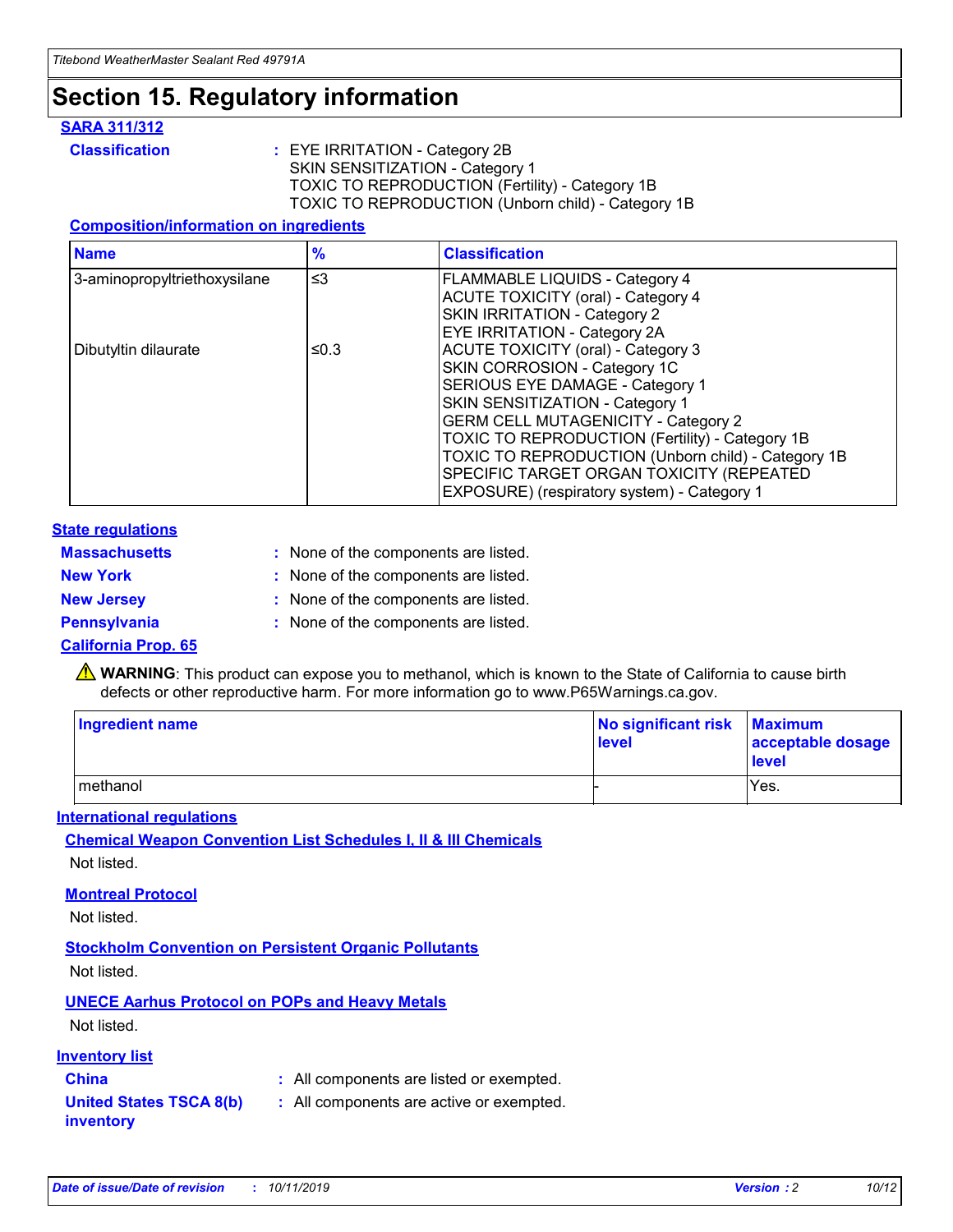## **Section 16. Other information**

**Hazardous Material Information System (U.S.A.)**



**Caution: HMIS® ratings are based on a 0-4 rating scale, with 0 representing minimal hazards or risks, and 4 representing significant hazards or risks. Although HMIS® ratings and the associated label are not required on SDSs or products leaving a facility under 29 CFR 1910.1200, the preparer may choose to provide them. HMIS® ratings are to be used with a fully implemented HMIS® program. HMIS® is a registered trademark and service mark of the American Coatings Association, Inc.**

**The customer is responsible for determining the PPE code for this material. For more information on HMIS® Personal Protective Equipment (PPE) codes, consult the HMIS® Implementation Manual.**

#### **National Fire Protection Association (U.S.A.)**



**Reprinted with permission from NFPA 704-2001, Identification of the Hazards of Materials for Emergency Response Copyright ©1997, National Fire Protection Association, Quincy, MA 02269. This reprinted material is not the complete and official position of the National Fire Protection Association, on the referenced subject which is represented only by the standard in its entirety.**

**Copyright ©2001, National Fire Protection Association, Quincy, MA 02269. This warning system is intended to be interpreted and applied only by properly trained individuals to identify fire, health and reactivity hazards of chemicals. The user is referred to certain limited number of chemicals with recommended classifications in NFPA 49 and NFPA 325, which would be used as a guideline only. Whether the chemicals are classified by NFPA or not, anyone using the 704 systems to classify chemicals does so at their own risk.**

#### **Procedure used to derive the classification**

|                                                                                                                                  | <b>Classification</b>                                                                                                                                                                                                                                                                                                                                                                                                                                                                                                                                                           | <b>Justification</b>                                                     |
|----------------------------------------------------------------------------------------------------------------------------------|---------------------------------------------------------------------------------------------------------------------------------------------------------------------------------------------------------------------------------------------------------------------------------------------------------------------------------------------------------------------------------------------------------------------------------------------------------------------------------------------------------------------------------------------------------------------------------|--------------------------------------------------------------------------|
| <b>EYE IRRITATION - Category 2B</b><br>SKIN SENSITIZATION - Category 1<br><b>TOXIC TO REPRODUCTION (Fertility) - Category 1B</b> | TOXIC TO REPRODUCTION (Unborn child) - Category 1B                                                                                                                                                                                                                                                                                                                                                                                                                                                                                                                              | Expert judgment<br>Expert judgment<br>Expert judgment<br>Expert judgment |
| <b>History</b>                                                                                                                   |                                                                                                                                                                                                                                                                                                                                                                                                                                                                                                                                                                                 |                                                                          |
| <b>Date of printing</b>                                                                                                          | : 4/22/2022                                                                                                                                                                                                                                                                                                                                                                                                                                                                                                                                                                     |                                                                          |
| Date of issue/Date of<br>revision                                                                                                | : 10/11/2019                                                                                                                                                                                                                                                                                                                                                                                                                                                                                                                                                                    |                                                                          |
| Date of previous issue                                                                                                           | : 10/16/2020                                                                                                                                                                                                                                                                                                                                                                                                                                                                                                                                                                    |                                                                          |
| <b>Version</b>                                                                                                                   | $\therefore$ 2                                                                                                                                                                                                                                                                                                                                                                                                                                                                                                                                                                  |                                                                          |
| <b>Key to abbreviations</b>                                                                                                      | $\therefore$ ATE = Acute Toxicity Estimate<br><b>BCF</b> = Bioconcentration Factor<br>GHS = Globally Harmonized System of Classification and Labelling of Chemicals<br>IATA = International Air Transport Association<br><b>IBC</b> = Intermediate Bulk Container<br><b>IMDG = International Maritime Dangerous Goods</b><br>LogPow = logarithm of the octanol/water partition coefficient<br>MARPOL = International Convention for the Prevention of Pollution From Ships, 1973<br>as modified by the Protocol of 1978. ("Marpol" = marine pollution)<br>$UN = United Nations$ |                                                                          |